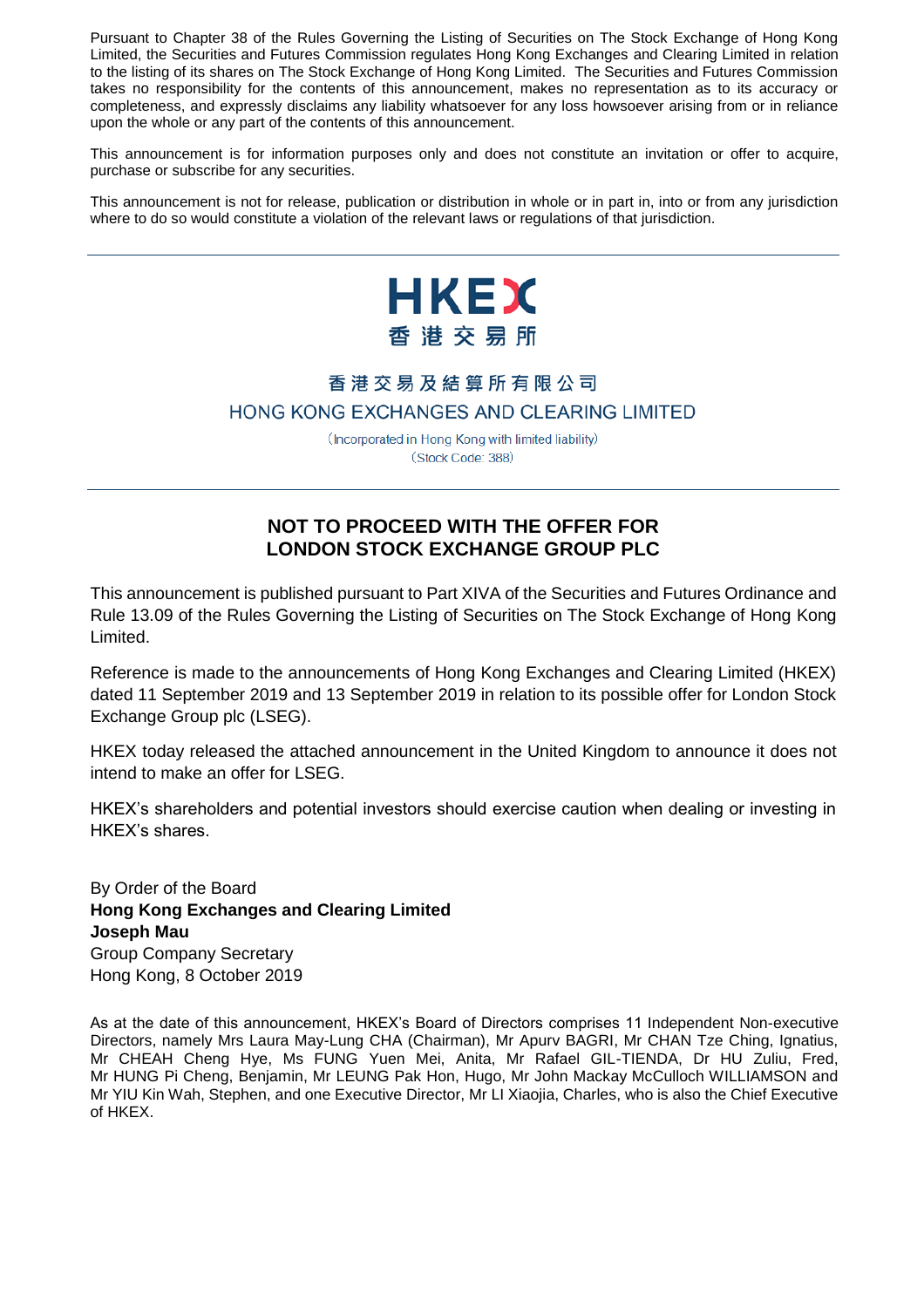### **NOT FOR RELEASE, PUBLICATION OR DISTRIBUTION IN WHOLE OR IN PART IN, INTO OR FROM ANY JURISDICTION WHERE TO DO SO WOULD CONSTITUTE A VIOLATION OF THE RELEVANT LAWS OR REGULATIONS OF THAT JURISDICTION**

## **THIS IS AN ANNOUNCEMENT FALLING UNDER RULE 2.8 OF THE CITY CODE ON TAKEOVERS AND MERGERS (THE "CODE")**

#### **FOR IMMEDIATE RELEASE**

8 October 2019

#### **Statement regarding London Stock Exchange Group plc**

Further to the announcements made by Hong Kong Exchanges and Clearing Limited ("**HKEX**") and London Stock Exchange Group plc ("**LSEG**") in relation to HKEX's possible offer for the entire issued and to be issued share capital of LSEG, HKEX confirms that it does not intend to make an offer for LSEG and is consequently bound by the restrictions under Rule 2.8 of the Code, save in the circumstances set out below.

The Board of HKEX continues to believe that a combination of LSEG and HKEX is strategically compelling and would create a world-leading market infrastructure group. Despite engagement with a broad set of regulators and extensive shareholder engagement, the Board of HKEX is disappointed that it has been unable to engage with the management of LSEG in realising this vision, and as a consequence has decided it is not in the best interests of HKEX shareholders to pursue this proposal.

Under Note 2 on Rule 2.8 of the Code, HKEX, and any person acting in concert with HKEX, reserves the right to announce an offer or possible offer or make or participate in an offer or possible offer for LSEG or to take any other action which would otherwise be restricted under Rule 2.8 of the Code within six months following the date of this announcement in the following circumstances: (a) with the agreement or consent of the board of LSEG; (b) if any third party announces a firm intention to make an offer for LSEG; (c) if LSEG announces a "whitewash" proposal (see Note 1 of the Notes on Dispensations from Rule 9 of the Code) or a reverse takeover (as defined in the Code); (d) if the UK Panel on Takeovers and Mergers (the "**Panel**") determines that there has been a material change of circumstances; or (e) otherwise with the consent of the Panel.

HKEX, and any person acting in concert with HKEX, reserves the right to acquire and/or offer to acquire LSEG shares or interests in LSEG shares subject to and in accordance with Rule 2.8 of the Code.

| <b>Enquiries:</b>       |                |
|-------------------------|----------------|
| <b>HKEX (Media)</b>     |                |
| <b>Tori Cowley</b>      | +852 2840 3088 |
| Jeffrey Ng              | +852 2840 2067 |
| <b>HKEX (Investors)</b> |                |
| Johnson Choi            | +852 2211 6119 |